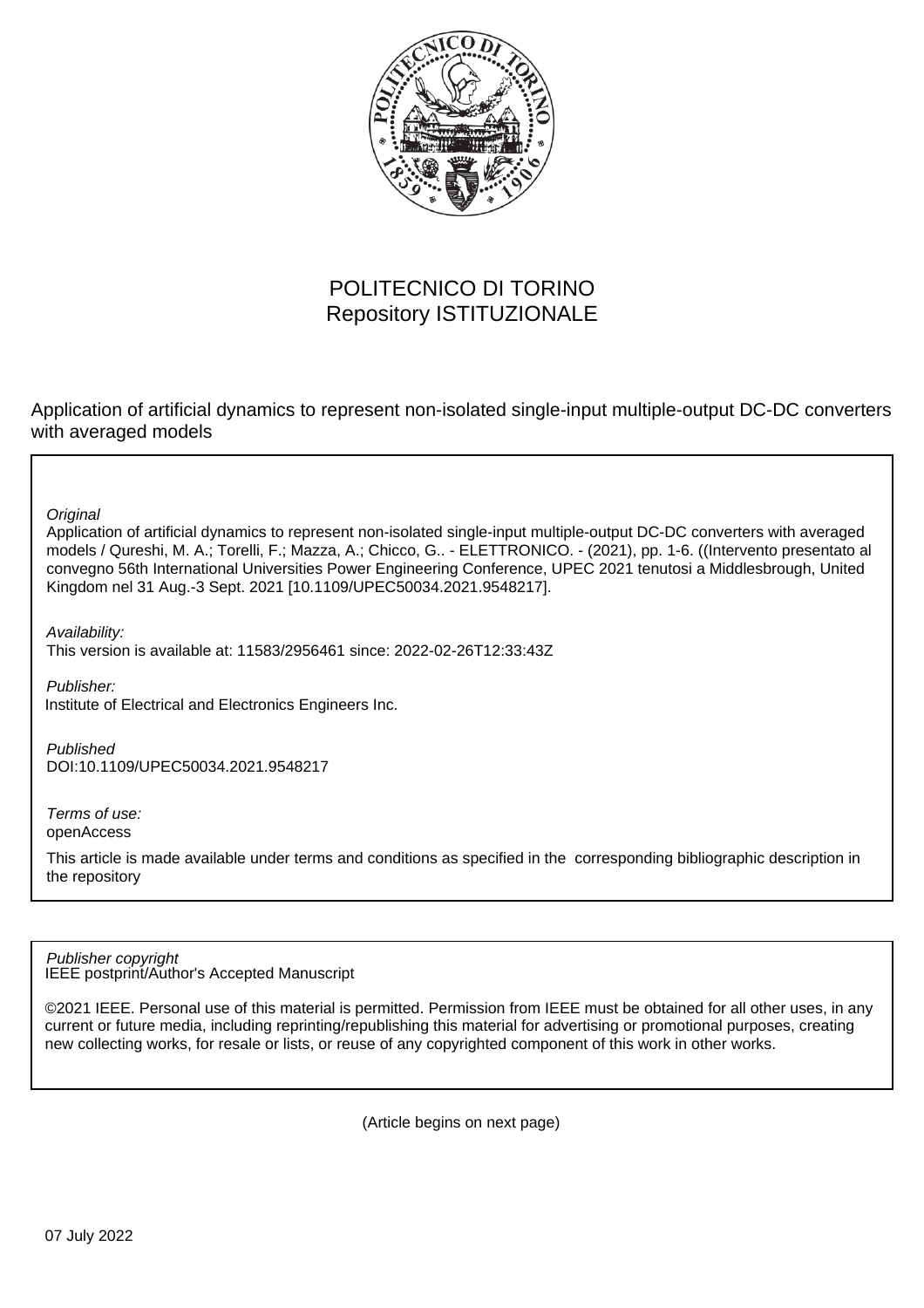# Torelli Control Box Method Application for Zeta Buckboost and Cuk Boost Combination Converters...

Gianfranco Chicco, Mohammad Ahmed Qureshi, ...

## I. CASE STUDIES

*A. Dynamic Behavior of a Single Input Multioutput Zeta BuckBoost and Cuk Boost Combination Converters*

In this section, the application of the TCB approach is simulated on a Single Input Multi-output (SIMO) Zeta Buck-Boost (ZBB) and Cuk Boost Combination (CBC) converter topologies as proposed in [1]. With their ability to provide more than one output voltages, the SIMO converters have found various applications in the field of renewable energy, microelectronics, lighting, Hybrid or battery electric vehicles etc [2], [3]. One example of a SIMO converters is the ZBB converter which is a combination of Zeta and Buckboost converter topologies and has been designed in such a way that both of these converters share a switch and an inductor at the input. It is able to provide bipolar output voltage as well as Buck-boost ability using only a single switch. Because of the use of a single switch, it is simpler to design its controller and the reduced components used also means it is inexpensive and has higher efficiency [2]. Similarly, the CBC converter topology is a combination of boost and Cuk converters and provides two different output voltages but with the same polarity. One issue that arises in the modeling of ZBB and CBC converters is that their dynamics are governed by Differential Algebraic Equations (DAE) instead of Ordinary differential equations (ODE) as is the case for conventional converters. This means we cannot use traditional averaging methods to derive its steady state model. In this paper, we have applied

the Torelli Control Box (TCB) approach to simulate the averaged model of both of these converters.

The Zeta Buck-boost converter is shown in Figure 1. The small signal model for this converter has already been derived in [3], [4] using quasi-Weierstrass transformation and the use of consistency projectors. In this example, however, we have modeled both ZBB and CBC converters using the TCB approach instead. Mathematical modeling of the CBC converter has not been done in the literature to the best of our knowledge.

#### *B. Steady State Modeling of ZBB Converter*

The ZBB converter shown in Figure 1 has two modes of operations. Let the steady state parameters be defined as follows:

| $x_1$ | $\imath_1$ |
|-------|------------|
| $x_2$ | $i_2$      |
| $x_3$ | $v_{C1}$   |
| $x_4$ | $v_{C2}$   |
| $x_5$ | $v_C$      |

The converter has two modes of operation. In Mode 1 switch S is closed and the diodes are reverse biased. If we denote the total switching period by  $T<sub>s</sub>$  and duty ratio D as the ratio for which switch S is ON, then the time interval for mode 1 can defined as  $0 \le t \le DT_s$ . By applying Kirchhoff's voltage and current laws we can write the following equations for mode 1: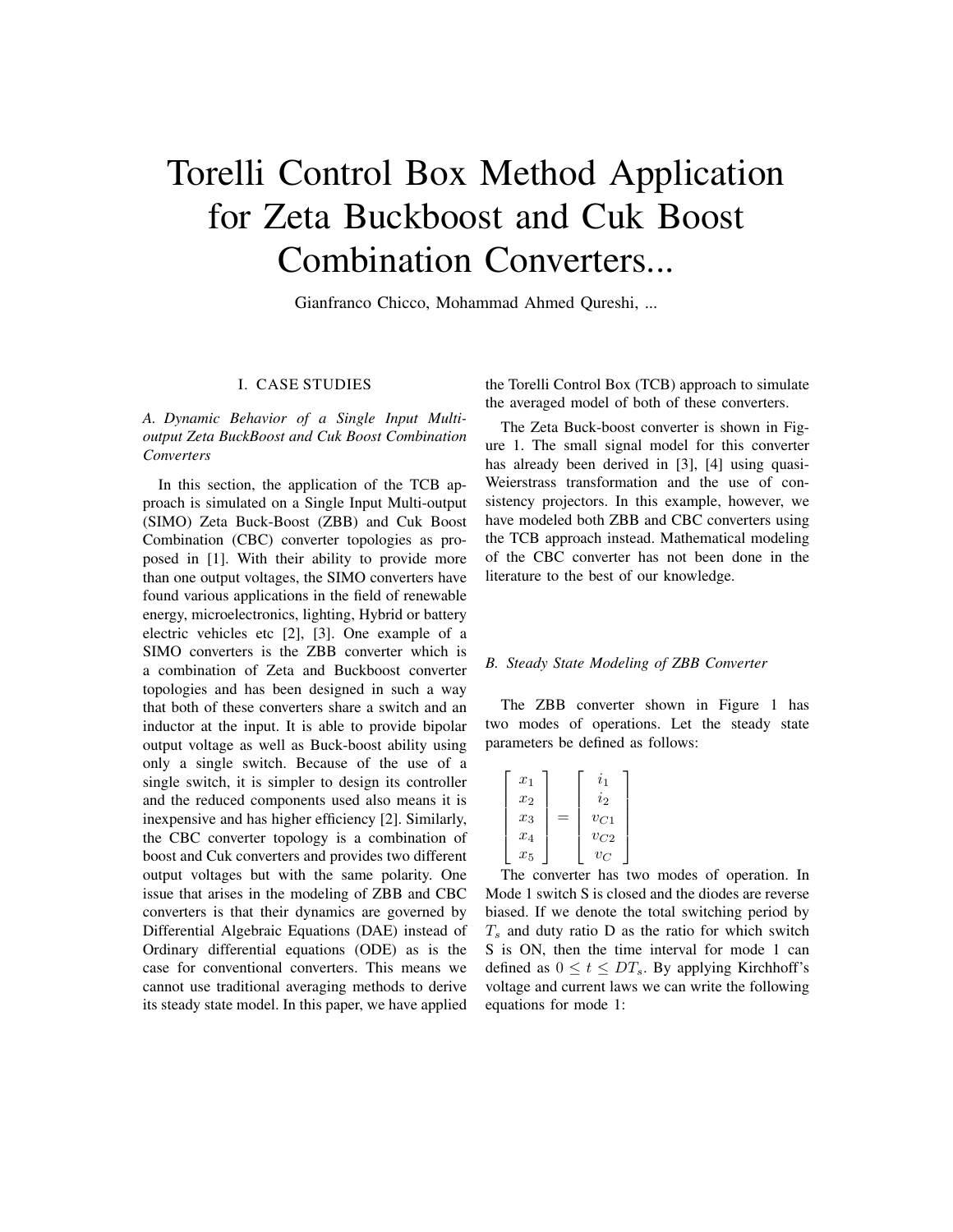

Fig. 1. Zeta BuckBoost Converter

$$
\begin{aligned}\n\dot{x}_1 &= \frac{V_g}{L_1} \\
\dot{x}_2 &= \frac{V_g - x_3 - x_4}{L_2} \\
\dot{x}_3 &= \frac{x_2}{C_1} \\
\dot{x}_4 &= \frac{x_2}{C_2} - \frac{x_4}{R_1 C_2} \\
\dot{x}_5 &= \frac{-x_5}{R_2 C}\n\end{aligned} \tag{1}
$$

Similarly in Mode 2, for the interval  $DTs \le t \le$  $T_s$ , switch S is open and diodes  $D_1$  and  $D_2$  are forward biased. Again using Kirchhoff's voltage and current laws we can derive the following equations:

$$
\begin{aligned}\n\dot{x}_1 &= \frac{x_3}{L_1} \\
\dot{x}_2 &= \frac{-x_4}{L_2} \\
\dot{x}_3 &= \frac{-x_1}{C_1 + C} - \frac{x_3}{R_2(C_1 + C)} \\
\dot{x}_4 &= \frac{x_2}{C_2} - \frac{x_4}{R_1 C_2} \\
x_5 &= x_3\n\end{aligned} \tag{2}
$$

#### *C. Application of Torelli Control Box Approach*

As seen from equation of the converter in mode 2, the dynamics of the converter are constrained by a DAE which does not allow us to use the traditional Volt-second or Charge-second balance to obtain the averaged model of the converter. A possible approach of solving this issue is by

first converting the system equations in mode 2 into simple ODE form. This is done through the process of TCB method described above and system equations have been derived using both sensitivity and without sensitivity parameters.

*1) TCB with Sensitivity Parameters:* Using the procedure described in the previous section, we can define our algebraic constraint as  $g(x)$  :  $x_5 - x_3 = 0$ ; and we can define our sensitivity parameters as follows:  $w_1 = \frac{dx_1}{dx_5}$ ;  $w_2 = \frac{dx_2}{dx_5}$ ;  $w_3 = \frac{dx_3}{dx_5}$ ;  $w_4 = \frac{dx_4}{dx_5}$ . Using the TCB approach, we can chose  $x_5$  as our variable y. Then using equation (*eqn 12 of TCB paper mentioned in section above?*) mentioned above, we can derive the following equations for mode 2 of our system:

$$
\begin{aligned}\n\dot{x}_1 &= \frac{x_3}{L_1} \\
\dot{x}_2 &= \frac{-x_4}{L_2} \\
\dot{x}_3 &= \frac{-x_1}{C_1 + C} - \frac{x_3}{R_2(C_1 + C)} \\
\dot{x}_4 &= \frac{x_2}{C_2} - \frac{x_4}{R_1C_2} \\
\dot{x}_5 &= -K(1 - w_3)(x_5 - x_3)\n\end{aligned} \tag{3}
$$

The sensitivity parameter equations can be derived as follows:

$$
\dot{w}_1 = \frac{w_3}{L_1}
$$
\n
$$
\dot{w}_2 = \frac{-w_4}{L_2}
$$
\n
$$
\dot{w}_3 = \frac{-w_1}{C_1 + C} - \frac{w_3}{R_2(C_1 + C)}
$$
\n
$$
\dot{w}_4 = \frac{w_2}{C_2} - \frac{w_4}{R_1 C_2}
$$
\n(4)

The sensitivity parameters  $\dot{w}_2$  and  $\dot{w}_4$  are not used in the modeling of our system. As we can see from equation (3) and (4) our converter dynamics in Mode 2 are no longer constrained by DAE. Hence, we can now apply volt-second and chargesecond balance to derive the averaged model of our converter as follows: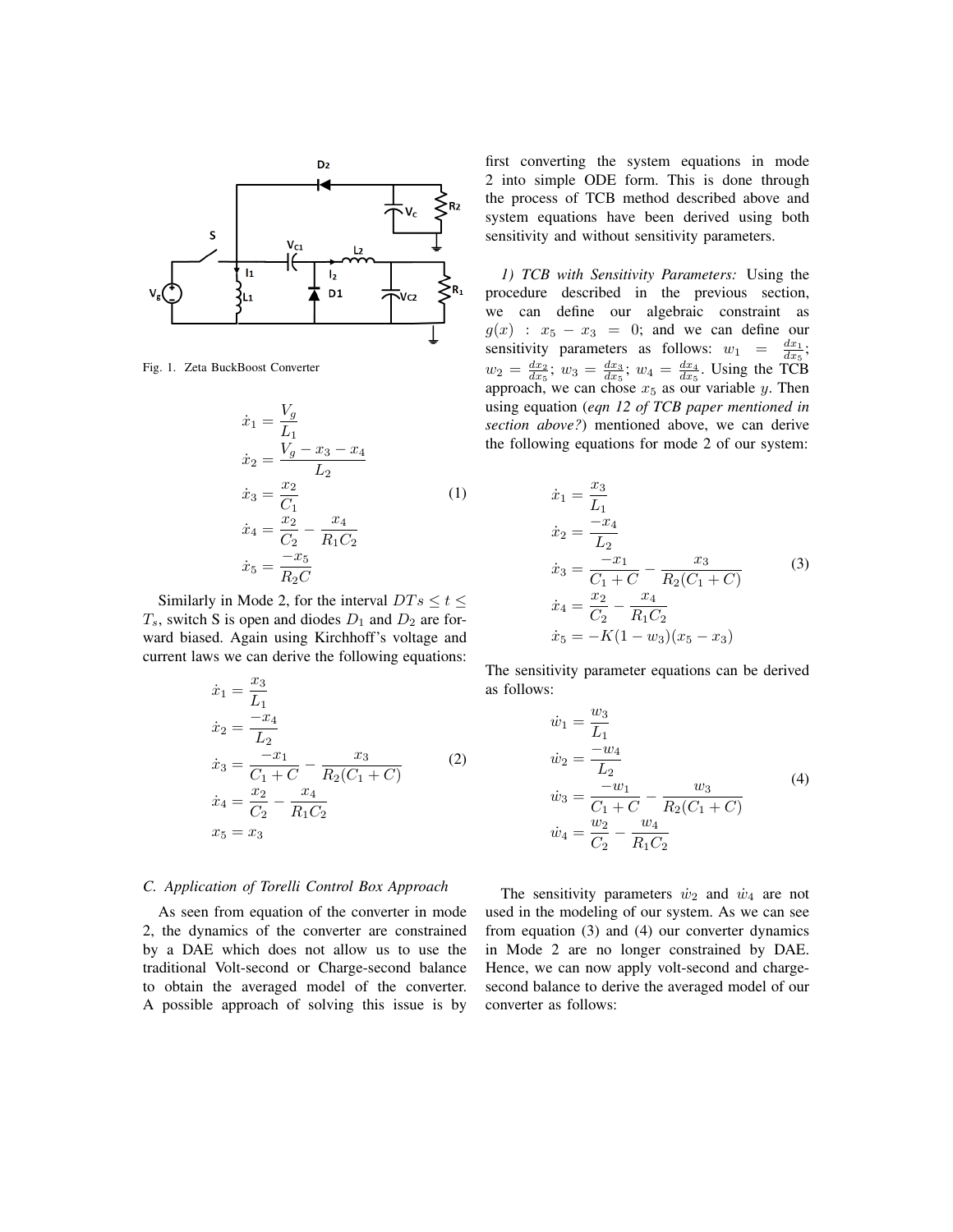$$
\begin{aligned}\n&<\dot{x}_1>=\frac{DV_g}{L_1}+\frac{(1-D)x_3}{L_1} \\
&<\dot{x}_2>=\frac{D(V_g-x_3)}{L_2}-\frac{x_4}{L_2} \\
&<\dot{x}_3>=\frac{x_2D}{C_1}-\frac{x_1(1-D)}{C_1+C}-\frac{x_3(1-D)}{(C_1+C)R_2} \\
&<\dot{x}_4>=\frac{x_2}{C_2}-\frac{x_4}{R_1C_2} \\
&<\dot{x}_5>=\frac{-x_5D}{R_2C}-K(1-D)(1-w_3)(x_5-x_3)\n\end{aligned}
$$
\n(5)

*2) TCB without Sensitivity Parameters:* Again following methods described we can derive the averaged equations for the parameters of our converter as follows:

$$
\begin{aligned}\n& \langle \dot{x}_1 \rangle = \frac{DV_g}{L_1} + \frac{(1-D)x_3}{L_1} \\
& \langle \dot{x}_2 \rangle = \frac{D(V_g - x_3)}{L_2} - \frac{x_4}{L_2} \\
& \langle \dot{x}_3 \rangle = \frac{x_2D}{C_1} - \frac{x_1(1-D)}{C_1+C} - \frac{x_3(1-D)}{(C_1+C)R_2} \\
& \langle \dot{x}_4 \rangle = \frac{x_2}{C_2} - \frac{x_4}{R_1C_2} \\
& \langle \dot{x}_5 \rangle = \frac{-x_5D}{R_2C} - K(1-D)(x_5 - x_3)\n\end{aligned}
$$
\n
$$
(6)
$$

The steady state values of the converter are given by the following equations:

$$
x_1 = \frac{D(1+D)V_g}{(1-D)^2 R}; x_2 = \frac{DV_g}{(1-D)R1}; x_3 = \frac{-DV_g}{(1-D)};
$$
  

$$
x_4 = \frac{DV_g}{1-D}; x_5 = \frac{-DV_g}{(1-D)}
$$

#### *D. Simulation Results*

The simulation of the model was done in simulink using an ODE 15s solver with a step time of 0.001s. The specifications for the converter are shown in Table I. The simulation results are given in Figure 5 for the all the parameters except  $V_c$ . To test the validity of the model derived, a step up of duty ratio from  $D = 0.5$  to 0.6 was given at time  $t = 4s$  followed by a step down from  $D = 0.6$  to  $0.5$  at  $t = 6s$ . The resulting output of the converter model was compared with the theoretical values of the steady state equations derived above.

*1)* Response of  $V_c$  due to change in value of K: The response of  $V_c$  depends directly on the value



Fig. 2. Voltage and Current response of ZBB converter parameters (a)  $I_1$  (b)  $I_2$  (c)  $V_1$  (d)  $V_2$  in face of step change in duty ratio from 0.5 to 0.6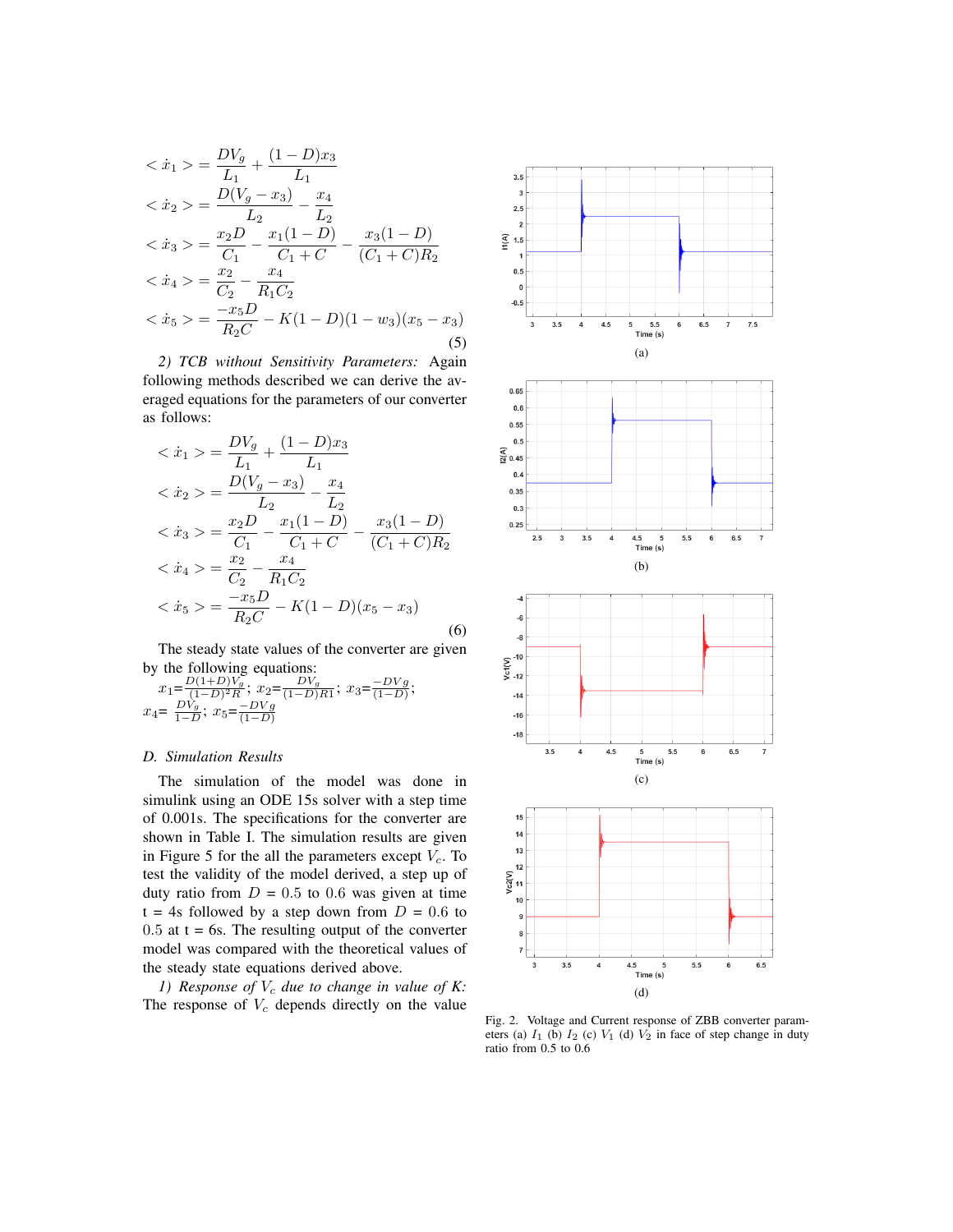TABLE I SPECIFICATIONS OF ZETA BUCKBOOST CONVERTER

| Description of Parameters  | Nominal Value    |
|----------------------------|------------------|
| Capacitor, $C_1$           | $0.2280$ mF      |
| Capacitor, $C_2$           | 2.5024 uF        |
| Capacitor, C               | $0.2280$ mF      |
| Inductor, $L_1$            | $4.1 \text{ mH}$ |
| Inductor, $L_1$            | $4.1 \text{ mH}$ |
| Resistance, $R_1$          | 24 $\Omega$      |
| Resistance, $R_2$          | 24 $\Omega$      |
| Switching Frequency, $f_s$ | 50 kHz           |
| Gain, $K$                  |                  |

of gain K. It is only for the high value of gain K  $= 10^6$  that the value of  $V_c$  tracks its expected value perfectly as shown in Figure 3(b). At lower values of K, say  $10<sup>4</sup>$ , the error between the reference value and the original value increases sufficiently. This is shown in Figure 3(a).



Fig. 3. Response of  $V_c$  (a) With  $K > 10^4$  (b) With  $K > 10^6$ 

*E. Steady State modeling of a Single Input Multioutput Cuk Boost Combination Converter*

The Cuk Boost Combination converter is shown in Figure 4. Again we can define our steady state parameters as follows:

| $x_1$              | $\imath_1$ |
|--------------------|------------|
| $x_2$              | $i_2$      |
| $\boldsymbol{x_3}$ | $v_C$      |
| $x_4$              | $v_1$      |
| $x_5$              | $v_2$      |

Following the same procedure as in section 1, we can derive the values of steady state parameters in mode 1 and 2. In Mode 1, switch S is closed and the diodes D1 and D2 are reverse biased. By applying Kirchhoff's voltage and current laws we can write the following equations:

$$
\begin{aligned}\n\dot{x}_1 &= \frac{V_g}{L_1} \\
\dot{x}_2 &= \frac{x_4 - x_3}{L_2} \\
\dot{x}_3 &= \frac{x_2}{C} \\
\dot{x}_4 &= \frac{-x_2}{C_1} - \frac{x_4}{R_1 C_1} \\
\dot{x}_5 &= \frac{-x_5}{R_2 C_2}\n\end{aligned} \tag{7}
$$

In Mode 2, switch S is open and diodes  $D_1$  and  $D_2$  are forward biased. Again using Kirchhoff's voltage and current laws we can derive the following equations: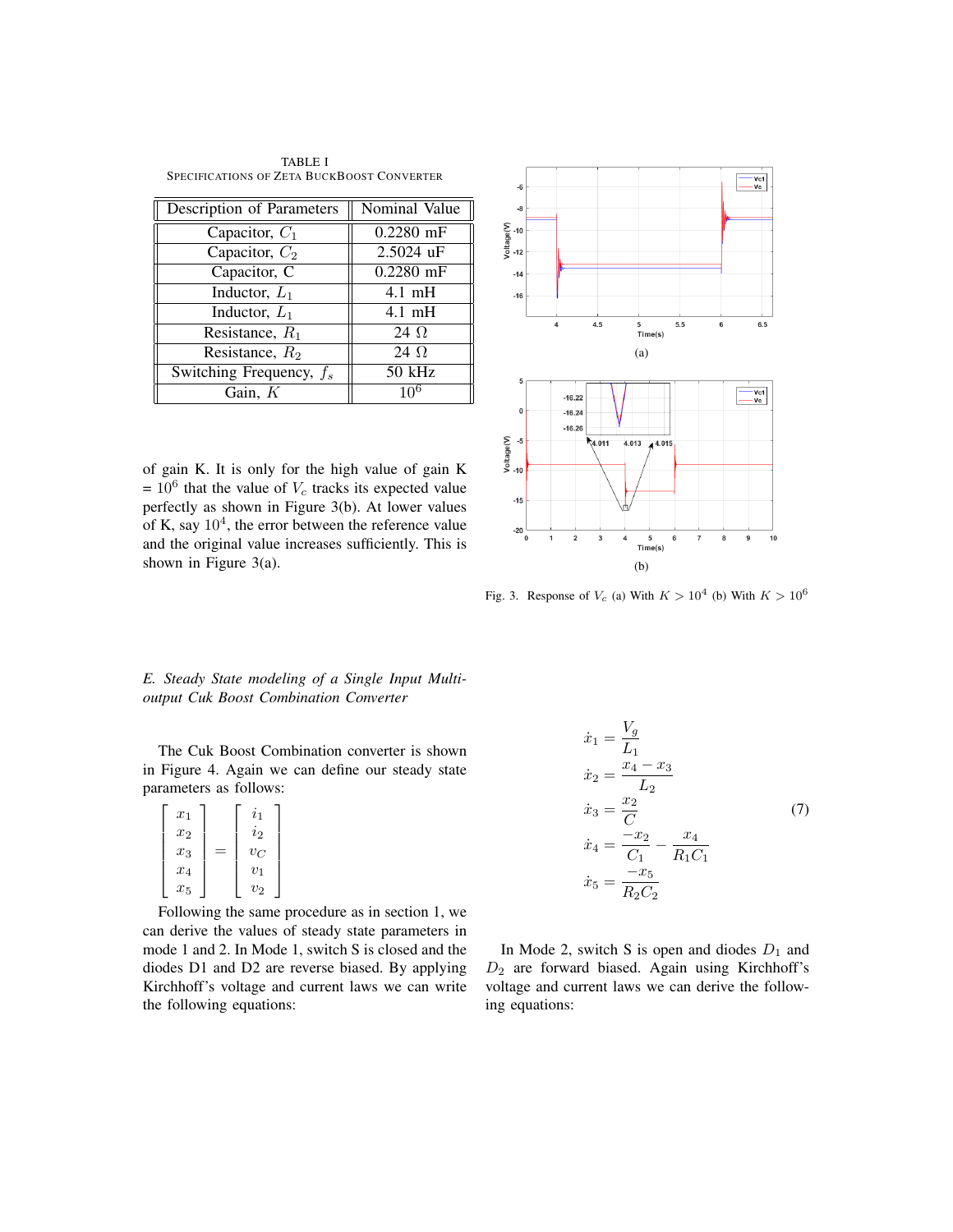

Fig. 4. Cuk Boost Converter

$$
\begin{aligned}\n\dot{x}_1 &= \frac{V_g - x_3}{L_1} \\
\dot{x}_2 &= \frac{x_4}{L_2} \\
\dot{x}_3 &= \frac{x_1}{C + C_2} - \frac{x_5}{R_2(C + C_2)} \\
\dot{x}_4 &= \frac{-x_2}{C_1} - \frac{x_4}{R_1 C_1} \\
x_5 &= x_3\n\end{aligned} \tag{8}
$$

### *F. Application of Torelli Control Box Approach*

To apply Volt-sec and Charge-sec balance, we need to convert the DAE equation in mode 2 to standard ODE form.

*1) TCB with Sensitivity Parameters:* We can define our algebraic constraint as  $g(x)$ :  $x_5 - x_3 = 0$ ; and our sensitivity parameters as follows:  $w_1 = \frac{dx_1}{dx_5}$ ;  $w_2 = \frac{dx_2}{dx_5}$ ;  $w_3 = \frac{dx_3}{dx_5}$ ;  $w_4 = \frac{dx_4}{dx_5}$ . Using the TCB approach, we can derive the following equations for mode 2 of our system:

$$
\begin{aligned}\n\dot{x}_1 &= \frac{V_g - x_3}{L_1} \\
\dot{x}_2 &= \frac{x_4}{L_2} \\
\dot{x}_3 &= \frac{x_1}{C + C_2} - \frac{x_5}{R_2(C + C_2)} \\
\dot{x}_4 &= \frac{-x_2}{C_1} - \frac{x_4}{R_1 C_1} \\
\dot{x}_5 &= -K(x_5 - x_3)(1 - w_3)\n\end{aligned}
$$
\n(9)

The sensitivity parameter equations can be derived as follows:

$$
\dot{w}_1 = \frac{-w_3}{L_1} \n\dot{w}_2 = \frac{w_4}{L_2} \n\dot{w}_3 = \frac{w_1}{C_2 + C} - \frac{1}{R_2(C_2 + C)} \n\dot{w}_4 = \frac{w_2}{C_1} - \frac{w_4}{R_2C_2}
$$
\n(10)

In this case as well, the sensitivity parameters  $\dot{w}_2$ and  $\dot{w}_4$  are not being used in the modeling of our system. We can now apply Volt-sec and Charge-sec balance since the dynamics in mode 2 are no longer constrained by a DAE. The averaged model of our converter can be derived as follows:

$$
\begin{aligned}\n& \langle \dot{x}_1 \rangle = \frac{V_g}{L_1} - \frac{(1-D)x_3}{L_1} \\
& \langle \dot{x}_2 \rangle = \frac{x_4}{L_2} - \frac{Dx_3}{L_2} \\
& \langle \dot{x}_3 \rangle = \frac{x_2 D}{C} - \frac{x_5(1-D)}{(C_2 + C)R_2} + \frac{x_1(1-D)}{(C_2 + C)} \\
& \langle \dot{x}_4 \rangle = \frac{-x_2}{C_1} - \frac{x_4}{R_1 C_1} \\
& \langle \dot{x}_5 \rangle = \frac{-x_5 D}{R_2 C_2} - K(1-D)(1-w_3)(x_5 - x_3)\n\end{aligned}
$$
\n
$$
(11)
$$

*2) TCB without Sensitivity Parameters:* Again following methods described we can derive the averaged equations for the parameters of our converter as follows:

$$
\begin{aligned}\n& <\dot{x}_1> = \frac{V_g}{L_1} - \frac{(1-D)x_3}{L_1} \\
& <\dot{x}_2> = \frac{x_4}{L_2} - \frac{Dx_3}{L_2} \\
& <\dot{x}_3> = \frac{x_2D}{C} - \frac{x_5(1-D)}{(C_2+C)R_2} + \frac{x_1(1-D)}{(C_2+C)} \\
& <\dot{x}_4> = \frac{-x_2}{C_1} - \frac{x_4}{R_1C_1} \\
& <\dot{x}_5> = \frac{-x_5D}{R_2C_2} - K(1-D)(x_5 - x_3)\n\end{aligned}
$$
\n
$$
(12)
$$

The steady state values of the parameters can be derived from the volt-sec and charge-sec balance equations as follows:

$$
x_1 = \frac{V_g}{(1-D)R_2} + \frac{2D^2V_g}{(1-D)^2R_1} x_2 = \frac{-DV_g}{(1-D)R_1};
$$
  

$$
x_3 = \frac{V_g}{(1-D)}; x_4 = \frac{DV_g}{1-D}; x_5 = \frac{V_g}{(1-D)}
$$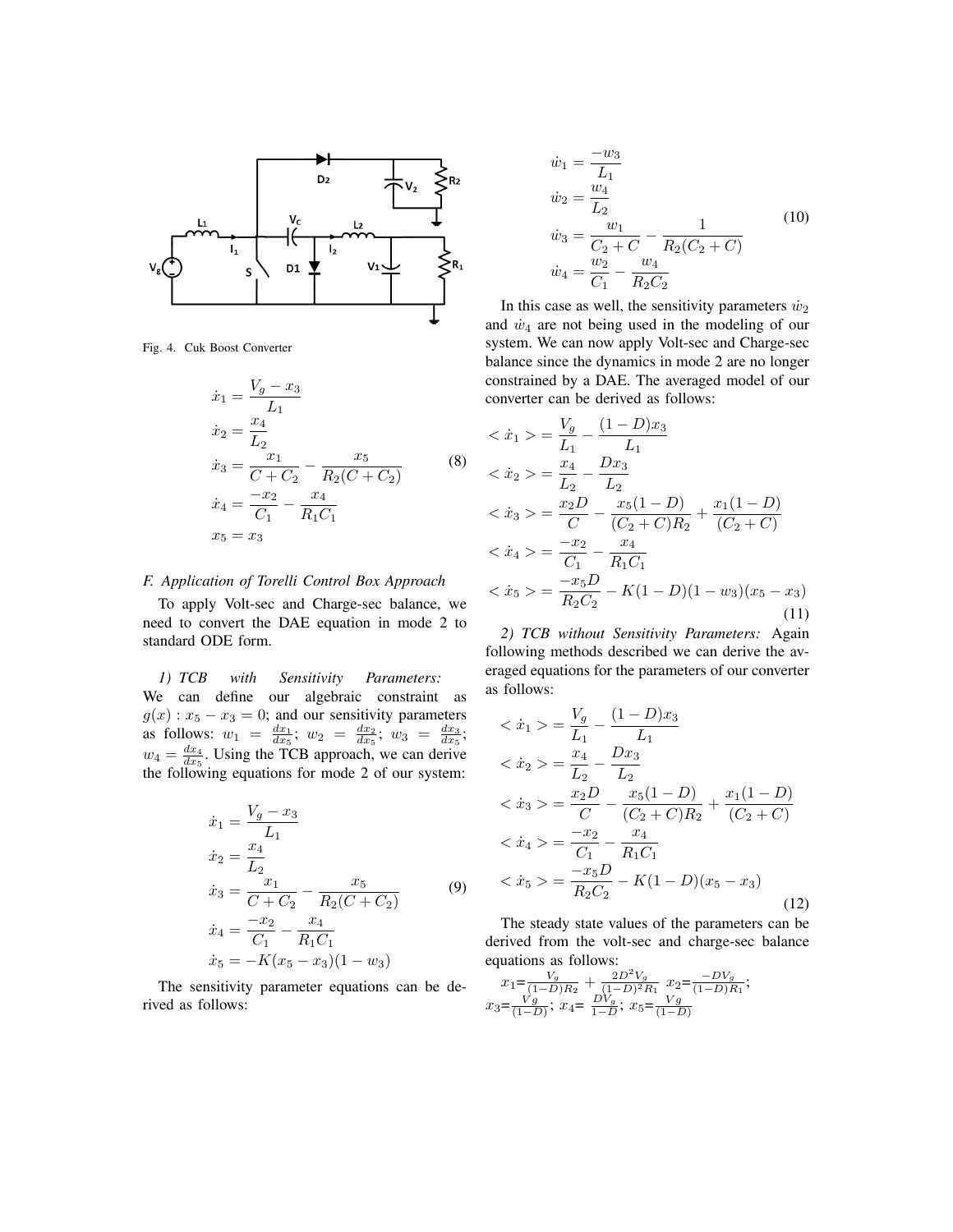TABLE II SPECIFICATIONS OF CUK BOOST COMBINATION CONVERTER

| Parameters                 | Nominal Value     |
|----------------------------|-------------------|
| Capacitor, $C$             | $0.11$ mF         |
| Capacitor, $C_1$           | $2.10 \text{ uF}$ |
| Capacitor, $C_2$           | $0.11$ mF         |
| Inductor, $L_1$            | $8.1 \text{ mH}$  |
| Inductor, $L_1$            | $8.1 \text{ mH}$  |
| Resistance, $R_1$          | 24 $\Omega$       |
| Resistance, $R_2$          | 24 $\Omega$       |
| Switching Frequency, $f_s$ | 50 kHz            |
| Gain, K                    | 10 <sup>6</sup>   |

#### *G. Simulation Results*

The simulation was done in simulink using an ODE 15s solver with a step time of 0.001s. The specifications for the converter are shown in Table II. Again to validate the mathematical model derived, a step change of duty ratio D from 0.5 to 0.6 was given at time  $t = 0.4$ s followed by a step change of D from 0.6 to 0.5 at  $t = 0.6s$ . The result of simulation of the CBC converter is shown in Figure 5 for the all the parameters except  $V_2$ . The output values of the parameters correspond to the theoretical steady state values of the converter derived above.

*1)* Response of  $V_2$  due to change in value of K: The response of  $x<sub>5</sub>$  depends directly on the value of gain K. It is only for the high value of gain K  $= 10^6$  that the value of  $V_2$  tracks its expected value perfectly as shown in Figure 6(b). At lower values of K, say  $10<sup>4</sup>$ , the error between the reference value and the original value increases sufficiently. This is shown in Figure 6(a).

#### *H. TCB comparison with literature*

The modeling of switched capacitor converters is nontrivial due to the presence of state jumps. The dynamic behavior of converter is then represented by both ODE and algebraic equations in a particular mode of operation. In literature, different methodologies have been proposed to rectify this issue. In [5], [6] switched capacitors have been modeled by



Fig. 5. Voltage and Current response of CBC converter parameters (a)  $I_1$  (b)  $I_2$  (c)  $V_1$  (d)  $V_2$  in face of step change in duty ratio from 0.5 to 0.6